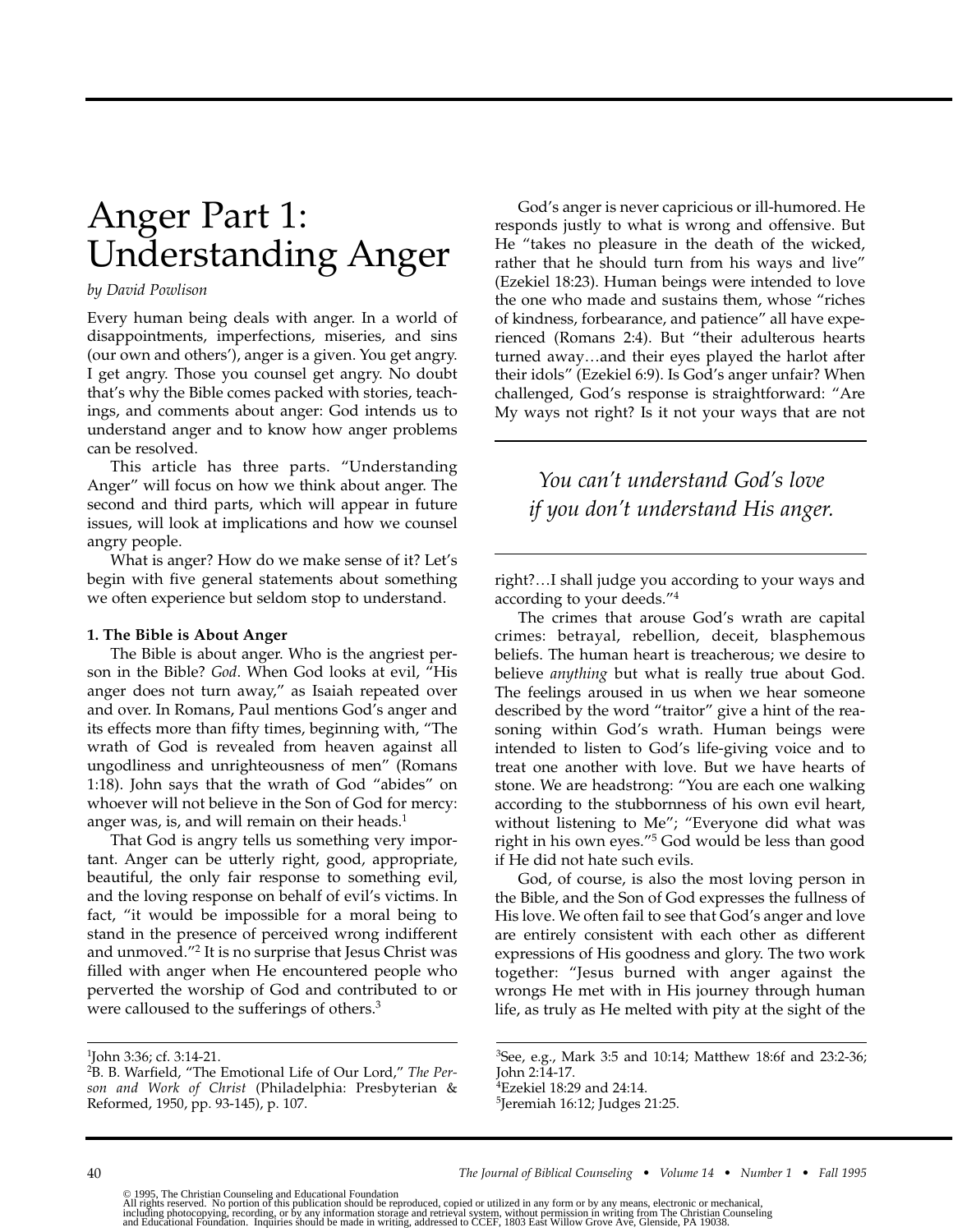world's misery: and it was out of these two emotions that His actual mercy proceeded."6 You can't understand God's love if you don't understand His anger. *Because* He loves, He's angry at what harms.

But notice the way God's children experience His anger: His anger is expressed *on their behalf* as supremely tender love! As we will see, the Bible is consistent about this truth. Yet anger is by definition *against* things, with an intent to destroy, so how can God's wrath become something God's children love and trust rather than something they fear or dislike? In what way is God's anger an expression of how He is for us, rather than the expression of how He is against us? The Good News is always presented in terms of how love and anger come to be resolved. *God expresses His love for His people by each of the three ways He expresses His anger at wrong.* He promises to free believers from three things.

*First, in love, the anger your sin deserves fell on Jesus.* God's anger at sin was expressed—but for your wellbeing. Once and for all in the past, God set you free from ever experiencing His wrath against your sins. In steadfast love, He freely offered His innocent Son to bear the wrath deserved by the guilty. God's anger punishes and destroys, giving our sin its due—but it was taken by Jesus, the Beloved Lamb, the Savior of sinners. Because He loves us, He offers Himself to bear the fire of anger; the way of our deliverance is His glory and our joy. God's loving anger, expressed in a way that brings us blessing, is the basis of life from the dead: it assures us of true forgiveness. Justification by faith and adoption as the children of God rest upon that form of love called substitutionary atonement. What we deserve, another bore because He chose to love us. In this supreme act of self-giving love, we experience God's anger acting FOR us. In response, we confidently repent and believe.

*Second, in love, God's anger works to disarm the power of your sin*. His anger at sin is again expressed *for your well-being*. In the present, He deals continually with indwelling sinfulness itself.7 The Holy Spirit, who pours out God's love within you, is a burning fire of anger against evil, not to destroy you but to make you new. In steadfast love, He remakes us, not by tolerating our sin, but by hating our sin in a way that we learn to love! The process is not always pleasant because suffering, reproof, guilt, and owning up don't feel good. But deliverance, mercy, encouragement,

6Warfield, p. 122.

and a clearing conscience *do* feel good. God remakes us progressively into love, joy, peace, and wisdom— His own image. God's anger remedies and destroys ongoing sin. Because He loves us, He's angry at our self-destructive sinfulness; our growing faith and obedience is His glory and our joy. God's loving anger on our behalf nourishes and encourages faith: it assures us that He will keep working both inside us and around us to set us free of indwelling evil.<sup>8</sup> In the new birth and sanctification, God's destructive power works within us against what is wrong with us. He is for us, making us new, teaching us to listen, remaking us like Jesus. In the daily outworking of love, we experience God's anger working FOR us. In response, we energetically cooperate and obey.

*Third, in love, God's anger will deliver you from the pain of others' sins*. His anger at sin will be expressed again for your well-being. In the future He promises to end all suffering from others' sinfulness.<sup>9</sup> God hates the way people hurt other people. In steadfast love, He will deliver us from our enemies; on the last day all causes of pain will be destroyed forever. At the same time, the Bible is clear that those who oppose God and hurt His people exist for a purpose: they are God's unwitting agents in the sanctification task. They act for their own sinful reasons, but also accomplish God's purposes for good as He tests and transforms us through suffering. They are agents of God's loving discipline towards His people that we might learn patience, faith, love for enemies, courage, and every good fruit that can only be learned in tough times. Yet they are under wrath for the malice with which they do what they do.<sup>10</sup> God's anger

<sup>10</sup>This theme is rich. The devil plays this role throughout his career. So do the Babylonians, Judas, and every other historical oppressor who has a moment in the sun. For example, Babylon was a "golden cup [of wrath]" and a "shatterer" in the hand of the Lord, an agent enacting just anger on the stage of history (Jeremiah 46:10; 51:7; 51:20-23). Five themes crisscross through the discussions of Babylon by Isaiah, Jeremiah, and Habakkuk. (1) Because God's people sinned, Babylon brought disciplinary anger—always leaving the remnant whose faith was pure and purified through trouble. (2) Because of godless human pride—"all mankind is stupid, devoid of knowledge" (Jeremiah 51:17)—Babylon

<sup>7</sup>A work that will be completed when we see Jesus return on the day of wrath. See, for example, Philippians 1:6; 1 Thessalonians 5:23; 1 John 3:2.

<sup>8</sup>Hebrews 12:5-11.

<sup>9</sup>Revelation 21:4 culminates a theme that runs throughout this entire book of comfort for God's afflicted people: the wrath of the Lamb (6:16f) brings about mercy and life for the people of the Lamb (7:16f). And now in part we experience temporal deliverances (e.g., the promises of Psalms 31 and 121, and many Bible stories). In fact, on the whole God rarely allows human sin to play out its intrinsic violent logic. When it does (genocide, torture, abortion, rape, child abuse) both victims and those who love them either learn to long for the day when such evils will be destroyed or they become like their tormenters.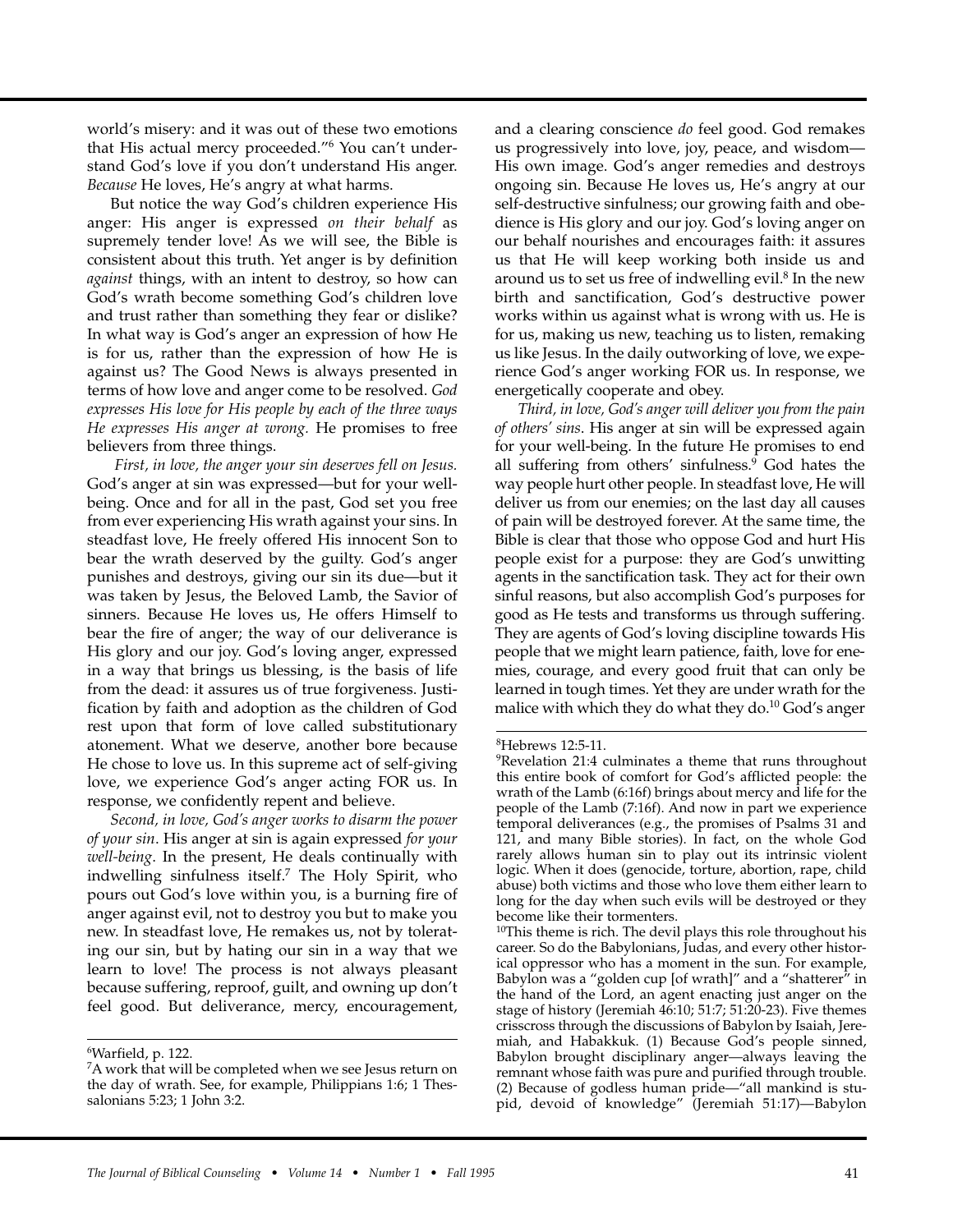will punish and destroy His enemies—because He loves His children and is glorified in our deliverance from suffering. So we groan in pain, because the painful is still painful; but we groan in hope, too, because we know what will come.<sup>11</sup> Because He loves us, He's angry at people who seek to hurt us: our blessedness is His glory and our joy. God's loving anger on our behalf nourishes and encourages our

> *The same word, "anger," speaks of both the finest and the foulest feelings and acts.*

faith. God's beloved children hope and trust that at the return of Christ, His anger will make things right.<sup>12</sup> In anticipation, we groan and eagerly wait.

*God expresses His love for His people by each of the three ways He expresses His anger at wrong.* God's loving anger resolves the entire problem of evil in a way that brings Him inexpressible glory and brings us inexpressible blessing: justly condemning evil, severing the power of remnant evil, and bringing relief from suffering. Numerous psalms connect the steadfast love and mercies of the Lord to this loving wrath by which He delivers His children both from their own sins and from those who harm them.13 "If God is for

us, who can be against us?" (Romans 8:31).

It's important to make proper distinctions. God's wrath has become the hope of His children though it is the despair of His enemies. But those enemies who are willing to believe the staggering message of how wrath is converted into grace through Jesus Christ will be changed into friends. The truth is that you can't understand God's love if you don't understand His anger. This is simply the message of the book of Psalms, that royal road into the heart of redeemed humankind, with its otherwise inexplicable interweaving of joy and sorrow, hope and anguish, confidence and fear, contentment and anger. You can't understand God's love if you don't understand His anger. This is simply the message of the book of Romans, that royal road into the mind of God: "Oh, the depth of the riches both of the wisdom and knowledge of God! How unsearchable are His judgments and unfathomable His ways…. To Him be the glory forever. Amen" (Romans 11:33, 36).

Come at the opening question from a different angle. Who is the angriest person in the Bible? *Satan*. His anger, also, does not turn away. He has "great wrath," being a "murderer from the beginning" even until now.14 Satan's anger springs from malice and the desire to hurt people. His anger, the paradigm of all sinful anger, is the antithesis of God's. Satan's hostility aims to make things wrong, in service to his own cravings. This also tells us something very important. Anger can be utterly wrong, bad, inappropriate, ugly, a completely destructive response. Such anger summarizes the very essence of evil: "I want my way and not God's, and because I can't have my way, I rage."

It is a curious and often confusing thing that the same word, "anger," speaks of both the finest and the foulest feelings and acts. Maintain proper distinctions, because those you counsel will usually be as confused about anger as they are about love.<sup>15</sup> Sinful anger

brought punitive anger on the nations in darkness. (3) Because Babylon sinned in arrogance, she too would drink the cup of wrath. (4) Because God loves His people, though they now agonize amid sufferings, they will experience merciful deliverance into a place of peace. (5) Because God had plans of blessing for all mankind, He would "in the latter days" choose other believers out of the nations now sunk in darkness.

<sup>&</sup>lt;sup>11</sup>This theme of hope in affliction runs throughout the Bible. One need only wave in the direction of Psalms, Lamentations, Romans 8, 2 Corinthians, Hebrews, Revelation…. 12Romans 12:19.

<sup>13</sup>We might fairly speak of the "steadfast love/anger of the Lord," of His "lovingangerkindness." The "unfortunate, needy and afflicted" who face the angry malice of others *hope* in the anger of God's love to make things right (Psalms 9-10). God's anger at others' sins is an object of faith in numerous psalms. For example, in Psalm 37, I needn't be angry and fretful when evil comes at me if I take refuge in the Lord and trust that His anger will deal with evildoers. But those who are honest *never* become either stoic or selfrighteous. Suffering prompts hurt and angry outcry; suffering prompts self-reflection that uncovers my own evil. Many psalms (cf. Habbakkuk) show that odd yet honest

combination of (1) knowing that I *deserve* the wrath of God while uncovering my need for mercy and change, and yet (2) knowing I *do not deserve* the unfair hostility of men who happen to be God's instruments. In Psalm 38, God's anger at my sins, painfully felt, eventually produces repentance, hope, and faith—and outcry against those who brought the pain. In Psalm 39 wrestling with my anger at the evil around me eventually leads to hope for deliverance from my own evil—and the evil around me. In Psalm 40, God's steadfast love/anger again delivers me both from my own sins and from those who hurt me.

<sup>14</sup>Revelation 12:12; John 8:44.

<sup>15</sup>Like "anger," the word "love," as used both in the Bible and in everyday speech, does duty for absolutely contradictory things. We must press behind a word to get to the freight of meanings it bears. When definitions of terms get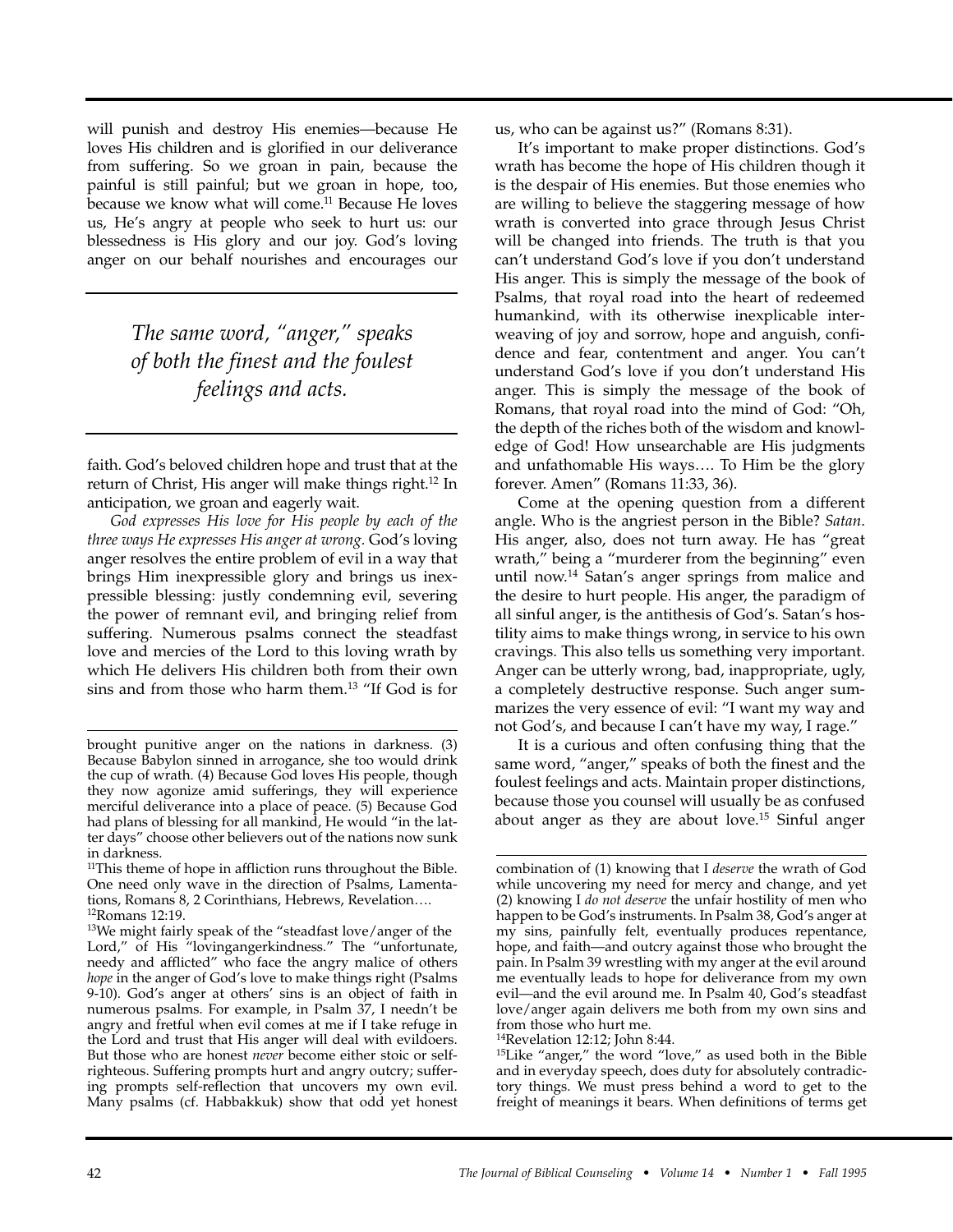usurps God and does harm; godly anger loves, enthroning God and doing good to people.

The Bible is about anger. In the very first exchange after the fall into sin, Adam blamed both Eve and God for what he had done. Blameshifting can feel nearly emotionless, but the themes of sinful anger readily appear: accusation of others, the stance of presumed superiority and innocence. And it's only a chapter later that anger first breaks out into emotion and violence. "Cain became very angry"; his countenance became grim and unhappy; he killed his brother (Genesis 4:5). The logical result of sinful anger is recorded thereafter in the story of Noah: "The earth was filled with violence" (Genesis 6:11).

Scripture portrays many things about anger. For example, anger can be falsely aroused. In Genesis 39, Potiphar's anger burned at the thought that Joseph had been dallying with his wife. And anger can mask itself in innocence. Potiphar's wife was angry, too: cool, sneaky, manipulative, vengeful. She played the victim in order to destroy an innocent man who had rebuffed her cravings. The same person can express both righteous and sinful anger. When Moses' anger burned at those worshiping the golden calf, he burned in the image of God.16 Anger energized him to redress the problem. But when Moses cursed the people and struck the rock, he burned in the image of sin. Anger energized him to dishonor the God of grace.<sup>17</sup>

God often speaks His thoughts on anger in propositional form. He devotes the sixth commandment, "You shall not commit murder," to the family of judgmental reactions that includes sinful anger. Jesus's commentary on this commandment (Matthew 5:21f) expanded the scope of its implications to include attitudes and words. The Lord first spoke the command to "love your neighbor as yourself" in a context (Leviticus 19:14-18) that contrasts love with matters pertinent to sinful anger: intentionally hurting helpless people, unjust judgment, character defamation, physical harm, inner hatred, vengeance, holding a grudge. Interestingly, that same passage positively defines love in terms that relate to righteous anger: clear, loving reproof arises from caring about the welfare of others. Wisdom, the patiently acquired gift

from God, frequently comments on anger: the wise and foolish are distinguishable by how they get angry.18 And Jesus' messengers frequently carried words about anger. Variations on the theme constitute half of Paul's list of representative deeds of the sinful flesh: "enmities, strife, jealousy, outbursts of anger, disputes, dissensions, factions." Every aspect of the Spirit's fruit is the explicit opposite of sinful anger.<sup>19</sup>

Both by precept and example, the Bible continually enlightens us about anger, intending to change us.

# *Every aspect of the Spirit's fruit is the explicit opposite of sinful anger.*

The motivations for sinful anger are exposed within Scripture: specific longings and unbelief. Why did the Israelites grumble repeatedly in the wilderness? The Bible doesn't leave us in doubt. They didn't get what they wanted and they didn't believe that God was good, powerful, and wise. Those grumbling passages in Exodus and Numbers also register how specific anger's motives are, and how motives of the heart attach to details of the situation. When the food was boring, the people craved cucumbers, melons, leeks, onions, and garlic. When Moses acted as God's spokesman, Miriam and Aaron craved to share the microphone. When enemies threatened, the people feared death, not believing God would help them. When water was not forthcoming, the people craved irrigated grain, figs, grapes, pomegranates, and water.<sup>20</sup> Anger can be grim and murderous like Cain; anger can burn with emotion like Potiphar; anger can plan with cool malice like his wife; anger can rumble and grumble, running on in complaints, unhappiness, and bickering, like the wilderness wanderers. But in all cases the cause of sinful anger boils down to specific lies and lusts that rule the human heart. You and those you counsel are no different.

Anger also brings devastating consequences. God is justly angry at our sinful anger. For example, Moses' tantrum against the people (another typical pattern, getting angry at angry people, grumbling

jumbled, mischief results. Both "anger" and "love" have been much abused by failing to consistently discern the line between good and evil that runs through their middle. The philosopher Thomas Hobbes once commented astutely, "Words are wise men's counters, they do but reckon with them, but they are the money of fools" (*Leviathan*, Part 1, Chapter 4).

<sup>&</sup>lt;sup>16</sup>Compare Exodus 32:19 with 32:11.

<sup>&</sup>lt;sup>17</sup>Numbers 20:7-13.

<sup>15</sup>Like "anger," the word "love," as used both in the Bible and in everyday speech, does duty for absolutely contradictory things. We must press behind a word to get to the freight of meanings it bears When definitions of terms get jumbled, mischief results. Both "anger" and "love" have been much abused by failing to consistently discern the line between good and evil that runs through their middle. The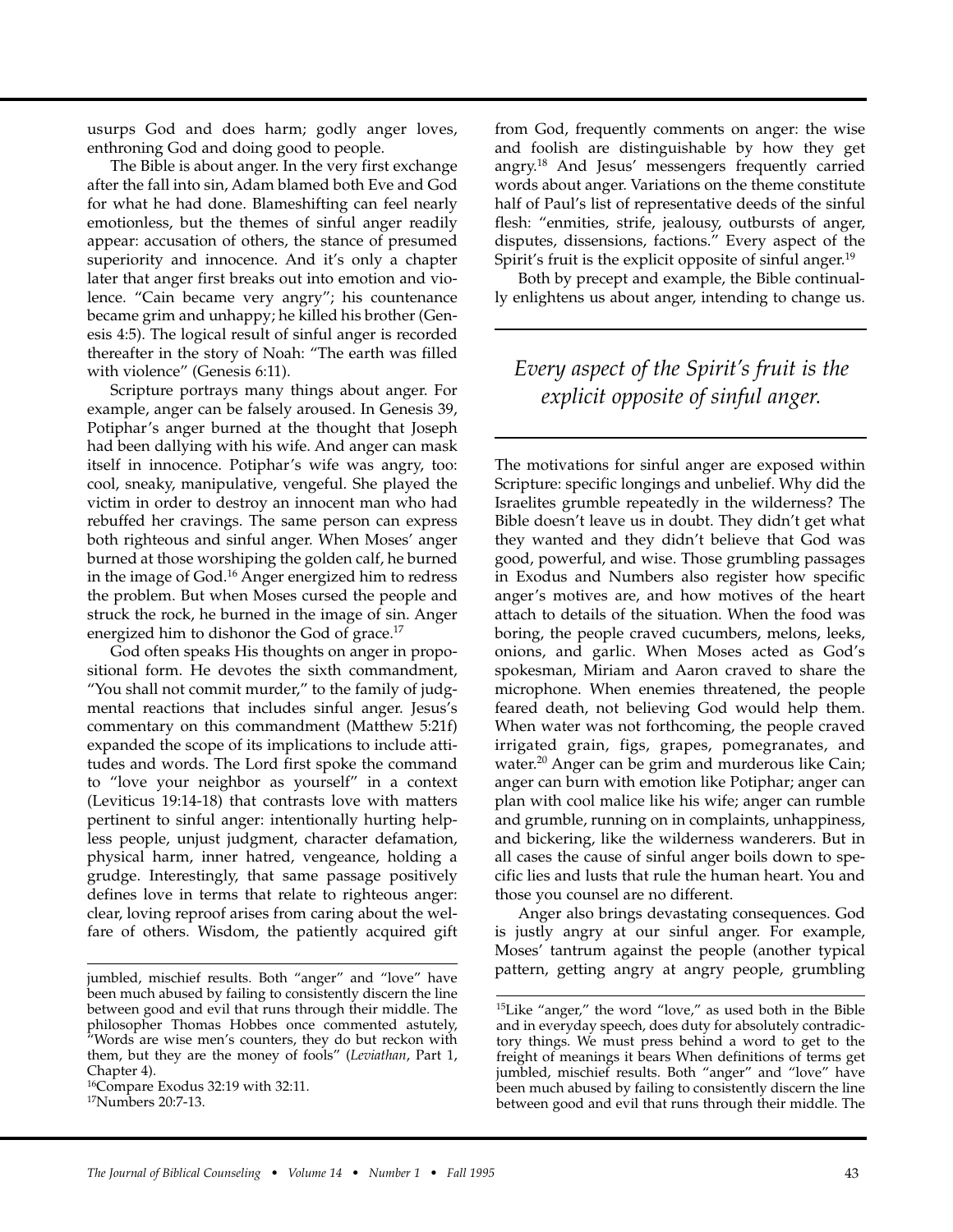about grumblers) cost him the promised land. Of course other people tend to react in kind to an angry person which multiplies the general unpleasantness: "An angry man stirs up strife" (Proverbs 29:22). Angry people are divisive; divisive people are angry. You will often witness immediate consequences in the lives of those you counsel: frightened children, an embittered spouse, spoiled friendships, health problems, difficulties in the workplace, estrangements at church. Troubles dog the steps of an angry person: "A man of great anger shall bear the penalty, for if you rescue him, you will only have to do it again" (Proverbs 19:19).

Anger feeds on itself and grows. Saul was a habitually self-willed man. His brooding temper seethed just below the surface. David's sweet harp and amazing acts of merciful restraint soothed Saul temporarily, but then he would explode again. Scripture is full of examples of anger, with its many forms, causes, and varied effects. Jonah, Jezebel, Nabal, and the Pharisees are only a few of the lives gripped by this powerful and most typical evil. In every list of typical sins—and there is no temptation that is not common to all anger is prominent.

Thanks be to God, the Bible is also about the gospel that forgives and changes angry people. Proverbs, Ephesians, and James are only a few of the books that dissect anger in order to redeem and transform it. God never holds up a mirror without holding out a lamp. He speaks fully and frequently about His mercy to angry people. He speaks fully and frequently about the alternatives to sinful anger: trust, forgiveness, patience, contentment, the pursuit of justice, godly confrontation, all the varied strategies and attitudes of peacemaking, self-control, self-knowledge. Righteous anger is an excellent and constructive thing. Moses, Samson, David, and Paul, like Jesus, on occasion burned with this most rare righteousness.

God in His grace pours out kindness on people who were "enslaved to various lusts and pleasures, spending our life in malice and envy, hateful, hating one another" (Titus 3:3). What does grace intend to accomplish? Grace creates wise, self-controlled, loving people who are able to stand up and do some good in this world of hostility (Titus 2:11-3:8). Every element in the definition of love in 1 Corinthians 13 is the explicit opposite of sinful anger. To understand your anger is to understand something that lies at the heart of darkness. To change, learning both mercy and righteous anger, is to enter the heart of light. We are by nature all warmakers; blessed are the peacemakers, for they shall be called the children of God.

Anger provides a tremendous counseling opportu-

nity. The issues are so clear. When angry, the human heart is laid out on the table with nowhere to hide. Often counselees' lives are confusing; issue complicates issue; problem piles on problem. Where do you begin? Many times anger is a good place to start. The behaviors are often plain to all: the tone of voice, the cutting edge in the words, the glitter in the eyes, the mask of disgust. Its presence is easy to see: grumbling, whining, hostility, judgmentalism, bitterness, rancor, negativism, hatred, bickering, disgruntlement, manip-

# *Righteous anger is an excellent and constructive thing.*

ulation, coercion. The motives are usually not difficult to uncover: a mosaic of very specific desires, fears, false beliefs, demands. The effects are patently bad: broken relationships, health problems, misery. The Word of God applies so immediately and in so many ways: bringing self-knowledge, conviction, mercy, hope, constructive alternatives, tangible help. No wonder the Bible spends so much time talking about anger and the alternatives!

And no wonder it's so important that we understand the Bible's messages about anger. Big things are at stake. On the one hand, the discontent-anger-hateviolence family features some of the most characteristic human sins. We all experience sinful anger, and we all need help. On the other hand, God expresses His glory and mercy through righteous anger. What we need, He gives freely in revealing Himself for our well-being.

# **2. Anger is Something You Do**

Anger is something that you DO with ALL that you are as a person. Getting this straight will help you see through the half-truths by which our culture lies to us about anger. $21$  Every part of human nature is involved. Anger involves your body. It has a marked physiological component: the flushed face, the adrenaline surge, the clenched muscles, the churning stom-

<sup>21</sup>C. S. Lewis once made the telling comment, "The worst lie is the half-truth." J. I. Packer commented similarly, "A halftruth masquerading as the whole truth becomes a complete untruth" (from the Introductory Essay to John Owen's *The Death of Death in the Death of Christ*, reprinted as *Life by His Death!*, London: Grace Publications Trust, 1992). Anger, hostility, and slander, by the way, are masters of such half-truthful lies.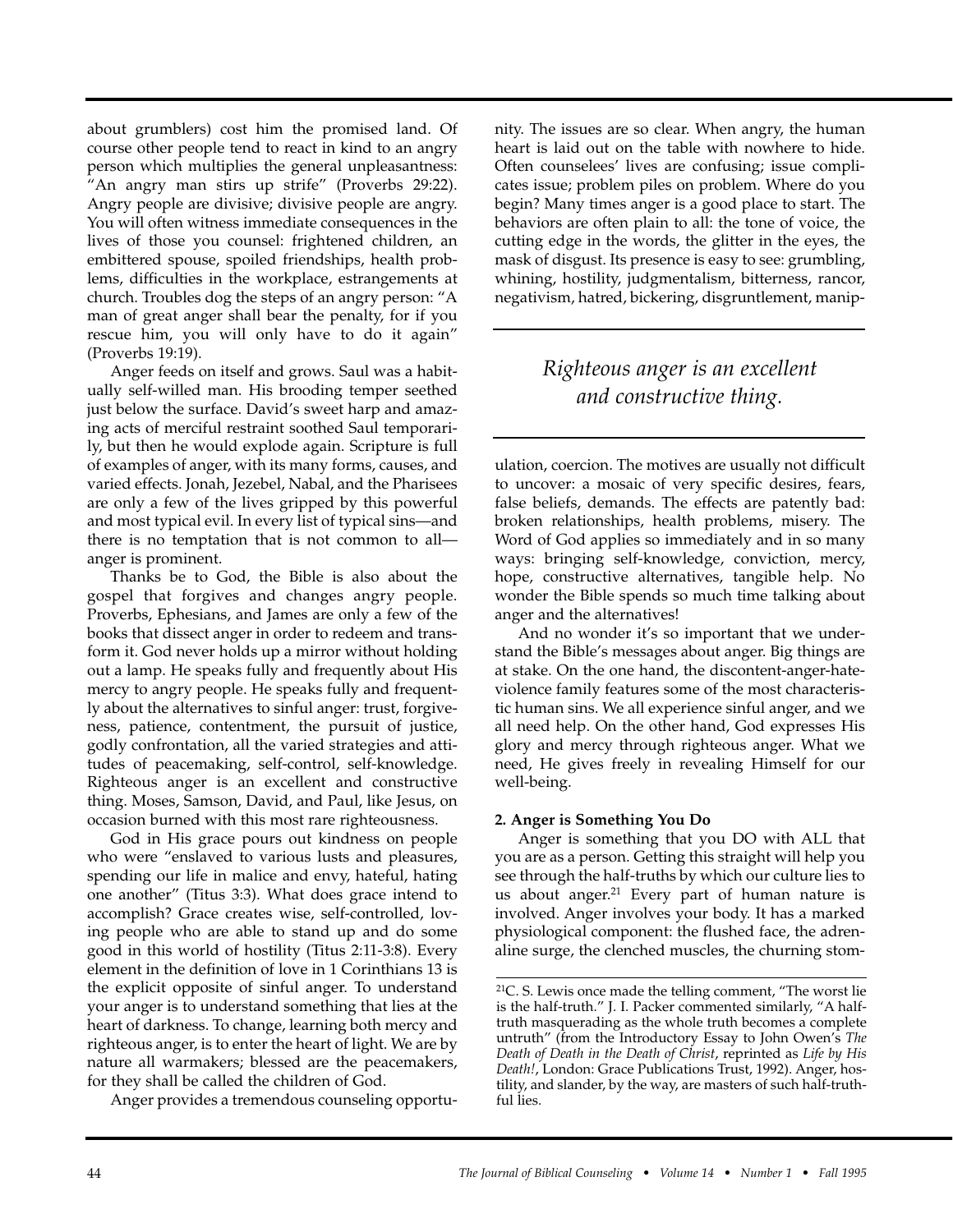ach, the nervous tension. Interestingly, most of the words Scripture uses for anger communicate through vivid, bodily metaphors. The two chief Old Testament words for anger describe "nostrils" and "burning." If you've ever seen a really angry person you've probably noticed how nostrils flare, breathing becomes loud and irregular, blood floods the capillaries and heats the skin. Similarly, the main Greek words for anger communicate the sense of "steaming or smoking" and "swollen," reflecting the sensation of heat and the evident swelling of face and eyes. It is no accident that many of our idioms for anger work off the physiological effects: "hot under the collar," "steamed," "breathing fire," "volcanic," "seeing red," "hot-blooded," "slow burn." That anger is unmistakably physiological lends plausibility to those medicalistic theories that view it as basically physiological, hence something to be soothed through medications. Of course our hormones, blood flow, muscles, and grimaces register anger. But that's not all there is to it. Biblically, the *whole* person does anger.

When someone says, "I'm angry," we usually think of emotions first. And anger is a "passion." People *feel* angry. Their emotional equilibrium is "upset." Intensity levels vary tremendously, of course. The emotional Richter scale can range from mild irritability to blind rage. You don't need to rant and rave to have a problem with sinful anger. Grumpiness, the cutting remark, sulky self-pity, and the critical attitude all qualify. Curiously, some of the most frightening forms of anger seem almost beyond emotion. They are icy rather than hot. I will never forget a conversation I had many years ago with a sixteen-year-old girl. She seemed angry at her parents. When I asked her about it she looked at me with the cold eyes that you see in mug shots of professional killers. She responded in a flat voice, "I don't get angry, I get even." A wide range of emotional colors expresses discontent and hostility, and you'll encounter them all in counseling. But many people want to think of anger only as an emotion, and perhaps as a neutral, God-given emotion at that. Yet why limit anger to physiology or feeling when it is clearly more?

Anger also consists in thoughts, mental words and pictures, attitudes, judgments. It involves reason, imagination, memory, conscience, every inner faculty. Even if no words or actions come forth, the angry person thinks intensely. "You are stupid. This is not fair. I can't believe she did that to me." The internal video camera replays clips from what happened, or may script and rehearse imaginary scenarios of violent retribution. The entire criminal justice system—except a defense attorney for the accused!—plays out in the courtroom of the mind: investigator, prosecuting attorney, witnesses, judge, jury, jailer, and hangman. This judicial attitude is written into the nature of anger. It is an attitude of judgment, condemnation, and displeasure at persons or things. Words and actions get thought and planned, whether or not they ever get said or done.

Anger occurs not only in the mind, it breaks out into behavior. I knew a couple who culminated one particularly violent argument with a gunfight, him upstairs and her downstairs. I've never done that. But I coolly communicated my irritation with my wife

# *Anger rarely stands alone.*

when I buried my nose one inch further into a magazine after she made a comment that I didn't like. Anger does things. It shows up in accusatory or sarcastic words, curses, exaggerations, gestures, hitting, disgusted sighs, walking out of the room, rising decibel level, threats, glowering. You do anger, with all that you are.

And the plot thickens. Anger, like other sins, rarely stands alone. It is often woven deeply into other personal problems. Often anger and fear are close cousins. I've witnessed a mother scream in rage at her young child who lay on the ground crying after a playground accident. She's afraid; she yells instead of comforts. Some theories of anger try to make anger secondary to fear, but this is surely mistaken. When things don't go right, all sinners feel like the raccoon cornered in the garage: fight or flight depending on the odds, anger and fear coexisting.

Anger complicates many other problems. Substance abuse can connect with anger in a variety of ways. A family friend once said of her husband, "He drinks to maintain control of himself against his rage." When he didn't drink, he'd get increasingly hostile towards her, his boss, and the world. Decadesold grudges would haunt him. When he drank he got mellow and felt better. Alcohol served as medication *against* rage. Here's a different pattern. A woman drank to *express* her anger at straightlaced parents. Embarrassing everybody and ending up in the gutter served as a form of revenge.

Sexual immorality can connect to anger. A single man spoke of his use of pornography as a "temper tantrum at God for not giving me a wife." Many adulteries occur as a way to get even. Suicide can express the same thing: "You've hurt me so badly, and I have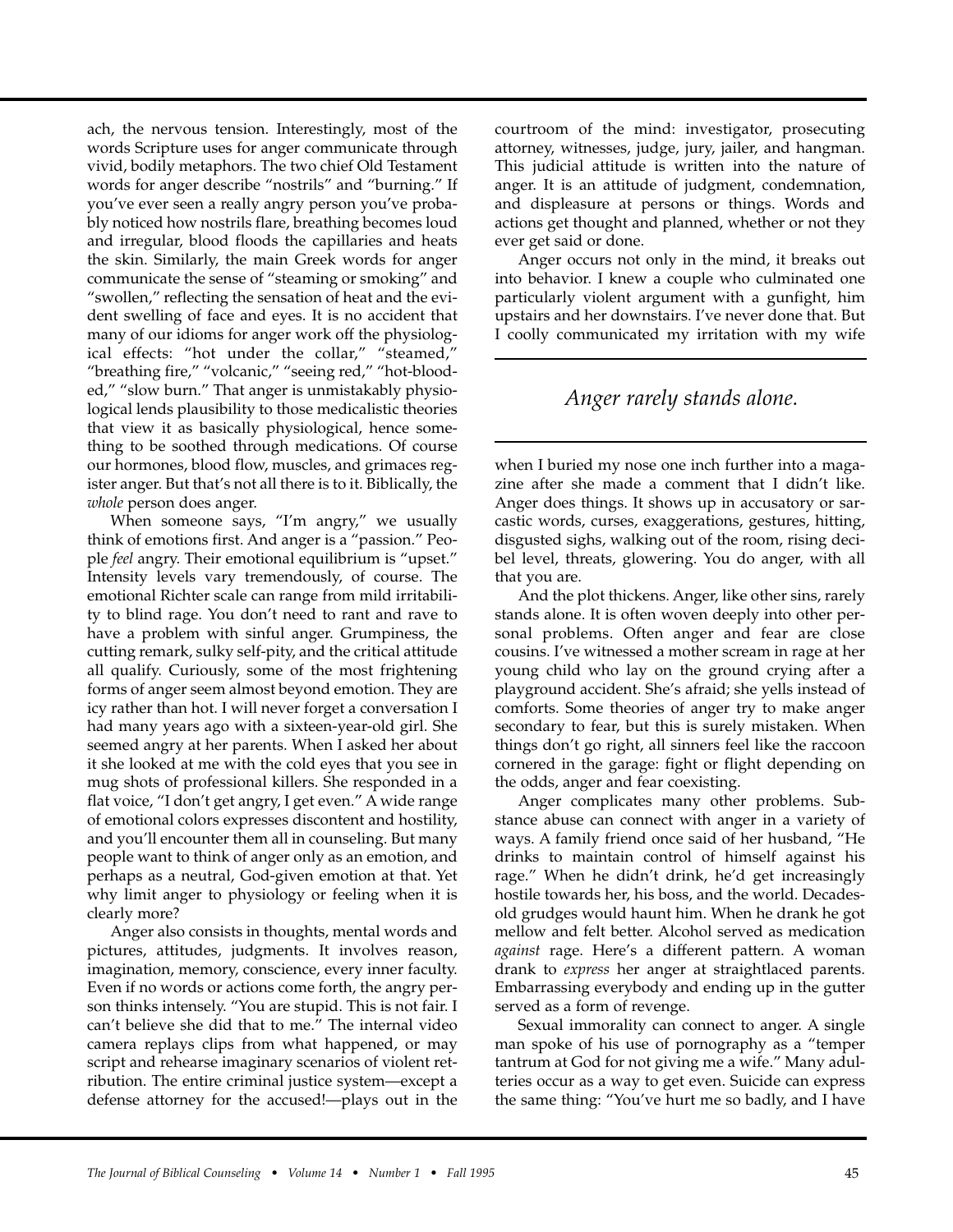no other way to get back, but you'll sure feel bad after I kill myself and you'll have to live with what you did to me." Anger at oneself is a common phenomenon: "I can't believe I did something so stupid. If only I was more beautiful, rich, intelligent, and scintillating in conversation, but I'm just an ugly, poor, stupid bore." Self-recrimination, self-accusations, even self-torture (cigarette burns, banging one's head against the wall, and so forth) can manifest hopeless, self-hating rage at a sense of failure.

So far, we've chiefly described sinful anger as a personal problem. But anger is usually an interpersonal event. Anger has an *object*, a target.<sup>22</sup> Obviously, anger is a central feature of interpersonal conflicts wherever they occur: marriages, families, churches, workplaces, neighborhoods, nations. It is an interper-

*Anger is natural, by creation. But since the Fall, sinful anger is also a given.*

sonal strategy, a social and political event. War has both its offensive and defensive strategies. Like petty barons squaring off, people shoot arrows of malicious accusation and build castle walls of aggrieved selfrighteousness, fear, and hurt. Here, anger adopts the military role as well as the judicial role. It is an ideal weapon for getting what you want. Anger coerces, intimidates, and manipulates. You will counsel families that "walk on eggshells" or "duck into foxholes at incoming fire" in relation to one explosive member.

It is no surprise that anger also plays out in the most basic interpersonal relationship: with God. Many people are angry at God. People treat God the same way they treat others—that observation will carry you a long way in counseling. The Israelites grumbled indiscriminately, accusing both Moses and the Lord. People frequently target God with mockery, curses, bitterness, and willful misrepresentation. When the Son of God walked the earth, people were out to get Him. You will often counsel people who view God through the lens of accusatory anger: as if God were in fact the devil, a kill-joy whose nature is malicious, legalistic, cruel, remote, and uncaring. This is no surprise. If I believe that God exists to give me

what I want, I will burn when He doesn't deliver. In fact, when considered from the standpoint of what motivates the human heart, all sinful anger has immediate reference to God. If I curse the heat and humidity, I assail God in three ways. First, I forsake Him, the fountain of life, acting as if He did not exist. Second, I act as if I were God instead, elevating my will for comfort to supreme status in my universe. Third, I grumble against Him, implicitly criticizing the real Author of "bad" weather for displeasing me.

Anger is bodily, emotional, mental, behavioral. It weaves in among many other problems. It is decidedly interpersonal, both with respect to people and God. In short, you DO anger, with ALL that you are. But where does it come from?

### **3. Anger is Natural**

Anger is a given; it is natural to human beings in two very different ways. It is natural because we were created in God's image; it is natural because we fell into sin. God *created* us, in His image no less, with the capacity for anger. He called it very good. In fact, Adam and Eve *should* have gotten lethally angry when the serpent lied to them about life and death, God, and wisdom. They should have reacted with strong emotions, clear arguments, and violent action. They should have challenged those lies, picked up stones, and killed the serpent. Anger is a good thing built into human nature.

As human beings made and remade in the image of a holy God, we are hardwired with the capacity for anger at wrong, as an expression of love both for God and for those harmed by wrong. And, as sinners who have ourselves received mercy instead of wrath, we have the otherwise inexplicable capability simultaneously to hate wrong and to give love to those who do wrong: "on some have mercy with fear, hating even the garment polluted by the flesh" (Jude 23). When in counseling you encounter adultery, or violence towards the weak, or cruel words, you will feel pain and loathing at the deeds and their effect on others. And yet you will simultaneously have mercy to give generously to the perpetrators of such evils.

Other counseling implications abound. For example, we need to remember that God's creation is diverse; all people are not alike. We should not be surprised that some people are born more attuned to justice or more forceful emotionally than others. Among my three children differences in temperament showed up almost from the day of birth: different capacities for emotional reaction, for reacting to injustice, for reasoning about events. God's dealings with anger (and other issues) don't cancel human diversity; He works

<sup>&</sup>lt;sup>22</sup>Of course people can become angry at nonhuman objects, too. Balaam beat his donkey when it crossed him. Complaints about food and the weather seem endemic to human nature.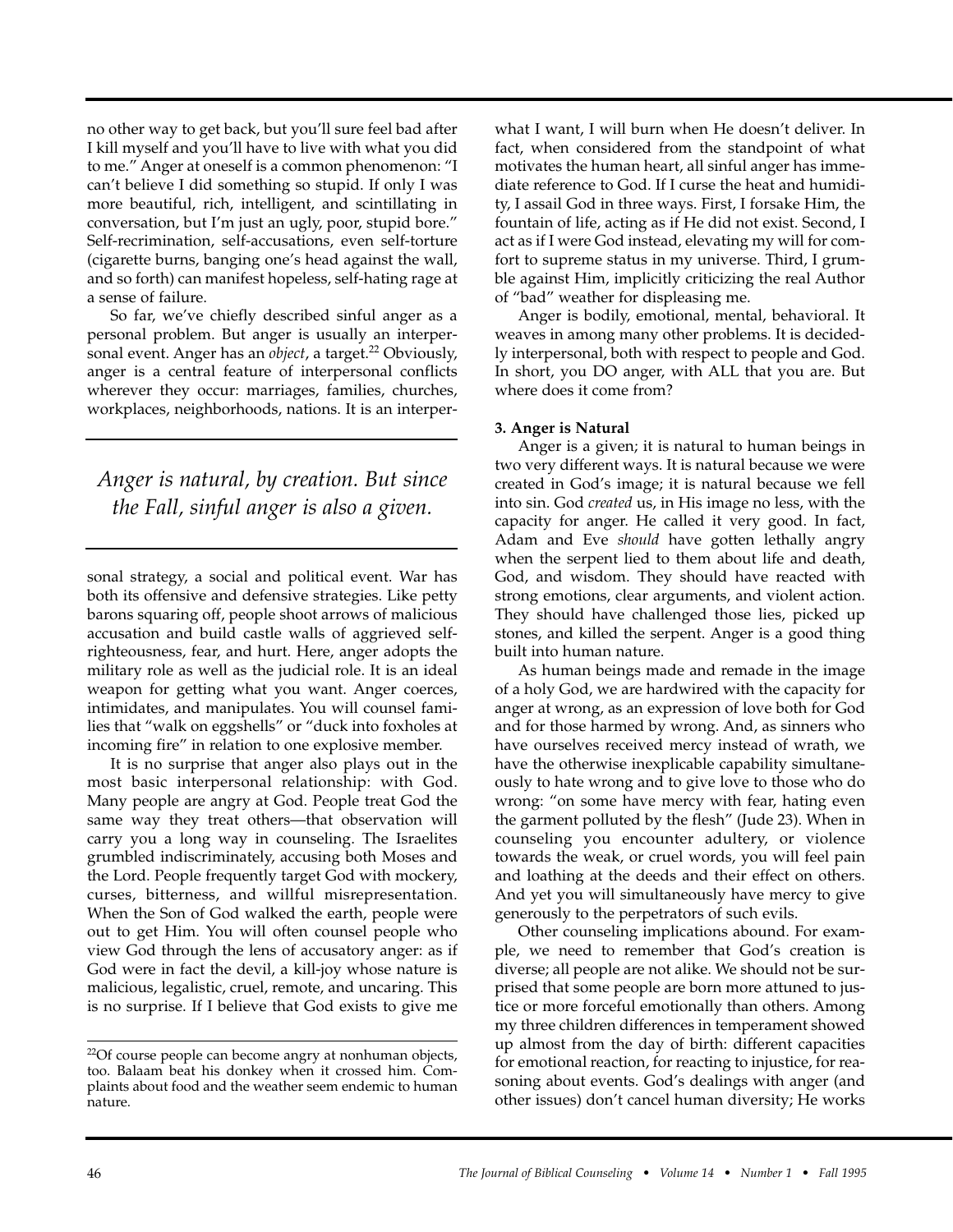within it.

So anger is natural, by creation. But since the Fall, *sinful* anger is also a given. As human beings corrupted into the image of an unholy accuser, we are also hardwired for resentment and hatred. And in a fallen world, human anger is so disordered that James can make a sweeping indictment: "Be slow to anger, for the anger of man does not achieve the righteousness of God" (James 1:20). Only a fool would not think twice before getting angry, but we easily play the fool. Even righteously aroused anger easily degenerates

# *Anger evaluates and anger is itself evaluated.*

into self-righteousness, gossip, self-pity, vengeance, cynicism, and merciless accusation.

Our capacity for sinful anger shows up early: nobody has to teach a child to throw a tantrum. The first time one of my daughters threw herself on the floor, kicked her feet, and screamed bloody murder, my wife and I looked at each other in amazement. Our daughter had never seen anyone act that way, at least not to our knowledge. She was young, and hadn't been exposed to many other children. In fact she'd never been out of our presence except for brief stints with babysitters, none of whom we thought likely to have demonstrated what we were now witnessing. But there she was, mad as a wet hen because her will had been crossed! It was an act of creative, unlearned iniquity. We need to remember that total depravity includes our anger no less and no more than anything else distinctively human.

### **4. Anger is Learned**

Anger is learned, also in two different ways. First, anger is taught and modeled to us. We pick it up from other people, for good or ill. We learn what to get upset about, and how to show our displeasure.23

Habits, styles, and tendencies to sinful anger are easily acquired from others. Many children who had never thought of letting fly an angry curse—they had never even heard all the bad words—are surprised when one slips out a week after first riding on the school bus. Parental shock perhaps quickly nips habit formation. But later, when they live in a college dorm or land their first job on a construction crew, in a factory, or in the military, the four letter words creep in as all-purpose modifiers: "Pass the %\$#@! butter" isn't usually learned at home.

By modeling, angry and hostile curses become routine ways to respond to the mildest frustration. With good reason the Bible says, "Do not make friends with a hot-tempered man, do not associate with one easily angered, or you may learn his ways and get yourself ensnared" (Proverbs 22:24f). Counselors will look for companions from whom angry counselees have learned how to be angry and what to be angry at. A parent who routinely damns the weather, the traffic, or his spouse disciples his children to do likewise.

Godly, constructive anger is also learned, though habits, styles, and tendencies to righteous anger are not *easily* acquired from others. Nonetheless, "he who walks with wise men will be wise" (Proverbs 13:20). And if we walk with the wisest man who ever lived, we will learn to "walk in the same manner as He walked" (1 John 2:6).

Many of the details of a person's style of anger may be influenced by parents, peers, or ethnic group. Cultural differences in expressing both sinful and righteous emotions can be marked. Italian anger and Norwegian anger typically differ drastically in modes of expression.24 Sinful anger always comes "out of the heart" (Mark 7:20-23), but the exact form anger takes often is nurtured. Counselors should expect that both righteous and sinful anger will look different, depending on individual and cultural differences, and should not impose their own personality style on those they counsel.

Anger is learned in a second way. It is practiced, and can become "second nature," a habitual manner of life. Our patterns of anger become characteristic. Some people hit the roof and then get over it; others go into their shell; others go on the rampage for days. Some people raise their voices, others get quiet; some

<sup>&</sup>lt;sup>23</sup>When it comes to explaining anger, biblical Christians don't cast their vote with either "nature" or "nurture," or even with "nature and nurture." The divide between good and evil runs through *everything*, so we discern four factors. In sizing up the effects of "nature," you can't understand people without noting *both* creation-nature and sin-nature as we saw in the previous section. Similarly, in sizing up the effects of "nurture," we must pay attention *both* to sin-nurture and grace-nurture. Patterns of both sin and wisdom may be nurtured (Proverbs 13:20). Neither nature nor nurture are neutral.

<sup>24</sup>Woody Allen fans will remember the famous split-screen scene in the movie *Annie Hall*. The tight-lipped civility of upper class, Westchester Anglo-Saxons contrasted with the volatile emotional roller-coaster of working class, Brooklyn Jews. The habits of the former should not form our image of biblical self-control. The habits of the latter should not form our image of biblical emotional expression.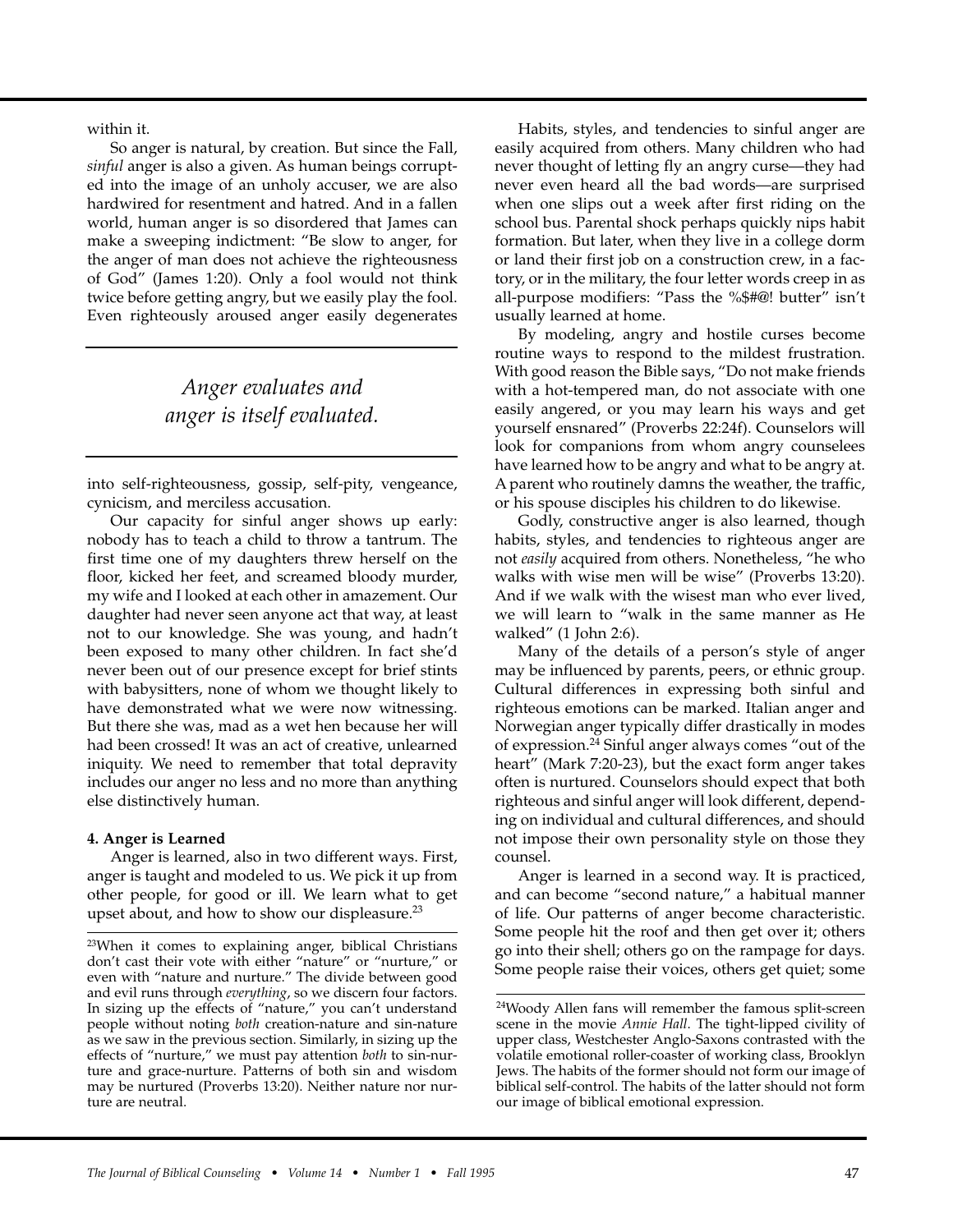people give plenty of signals that they are angry, others make guerrilla strikes out of nowhere; some use anger to intimidate and control people, others use anger to sulk and avoid people. Counselors must become familiar with the characteristic flesh of their sheep.25

# **5. Anger is a Moral Matter**

Anger is an intrinsically moral matter. I mean this statement in two ways. Anger evaluates and anger is itself evaluated. This has been implicit in the previous discussion, but is worth holding up for inspection. First, anger evaluates; that is, it weighs something or someone, finds it lacking, wrong, or displeasing, and then moves into action. Anger arouses us to attack or discredit what we find displeasing. Anger has on occasion been well-described as the "moral emotion." It is a self-contained judicial system, reacting to perceived wrong with energy. Throughout this article I have typically broadened our definition of "anger" to include judgmentalism, grousing, blameshifting, hatred, violence, and the like. All of these things are *judgments against perceived evil*. What we typically think of as "anger"—a raised voice, accusatory words, emotional heat, hostile attitude—is probably best defined as "the emotionally aroused form of judgment against perceived evil."

In this article we are concerned with the essential nature of anger, not with discriminating degrees and nuances. And that essential nature is to pass a moral judgment against something that we think both wrong and important. I care enough about something to be *moved*: the "motion" in emotion, the "motive" in "motivation." I am moved both to feel strongly and to do something. Anger by its very nature takes a moral position; it judges.

Second, anger is evaluated. God judges our judging; He morally evaluates every single instance of anger. Did I *perceive* good and evil accurately? Did I *react* to perceived evil in a godly way? If I become peevish when the phone rings and breaks my concentration, muttering a string of expletives, my anger proclaims, "This phone call is bad and deserves to be damned." God evaluates both my criterion for judgment and my way of reacting, and finds both wrong. If I curse out an adulterer and gossip about him, my anger proclaims, "Adultery is wrong, and should be

met with cursing and gossip." God evaluates my criterion for judgment and finds it right; He evaluates my way of reacting and finds it wrong. If I become angry when my child mocks his mother, and respond to him with vigorous, loving reproof, my anger proclaims, "Disrespect is wrong, and should be met energetically with respect, challenge, and mercy." God evaluates my anger, both my criterion for judgment and my way of reacting, and finds them right. Such anger expresses love for both my wife and child. The emotional force of such loving anger does many good things. It motivates me to intervene; it protects my wife; it drives home to my child the significance of the wrong; it models the right way to respond to another's sin.

Christianity is not about stoic apathy, being "above" emotional reaction.<sup>26</sup> Many people, in the name of "being self-controlled," actually prove themselves to be uncaring or obtuse. They sin by omission; they are aloof, failing to help, where godliness would get upset and look for ways to make an impact. But neither is Christianity about unleashing emotions. "He who is slow to anger has great understanding, but he who is quick-tempered exalts folly" (Proverbs 14:29). Anger is not neutral. A line between wisdom and foolishness runs through the center of every instance of "anger"; it is either godly or devilish.

Here biblical thinking goes directly against our culture. Our culture typically says, "Anger is neither good nor bad, it just is." The theory that emotions are neutral has become a refrain of the therapeutic culture. But it's not true that anger "just is." Many people, in the name of "just being honest" or "getting it off my chest," prove themselves to be recklessly selfcentered. They sin by commission; they are impulsive, causing harm, where godliness would consider the impact of words. Learning to discern the difference between righteous and sinful anger is extremely important, and not always easy.

We must fine-tune our moral judgment—"have

<sup>25&</sup>quot;Characteristic flesh" is Richard Lovelace's provocative term for the relatively stable patterns of sin that characterize each of us and differ from person to person. *Dynamics of Spiritual Life* (Downers Grove, Illinois: InterVarsity Press, 1979), p. 110.

<sup>26</sup>Many popular philosophies of life are essentially stoic. Cognitive-behavioral therapies, for example, view "negative" emotion (anger, discouragement) as a product of faulty beliefs about events. They seek to teach a set of "rational" beliefs that produce equilibrium no matter what occurs. While there is no doubt that false beliefs produce sinful anger, true beliefs ought to produce anger, dismay, and anguish on occasion. See the Psalms. Similarly, Hindu beliefs and practices—calling the sensory world illusion and teaching techniques of calming meditation—are essentially stoic. Of course faulty beliefs frequently create needless and sinful reactions to illusory provocations, but true faith does not produce bliss. Jesus did not live a calm life; He cared too much.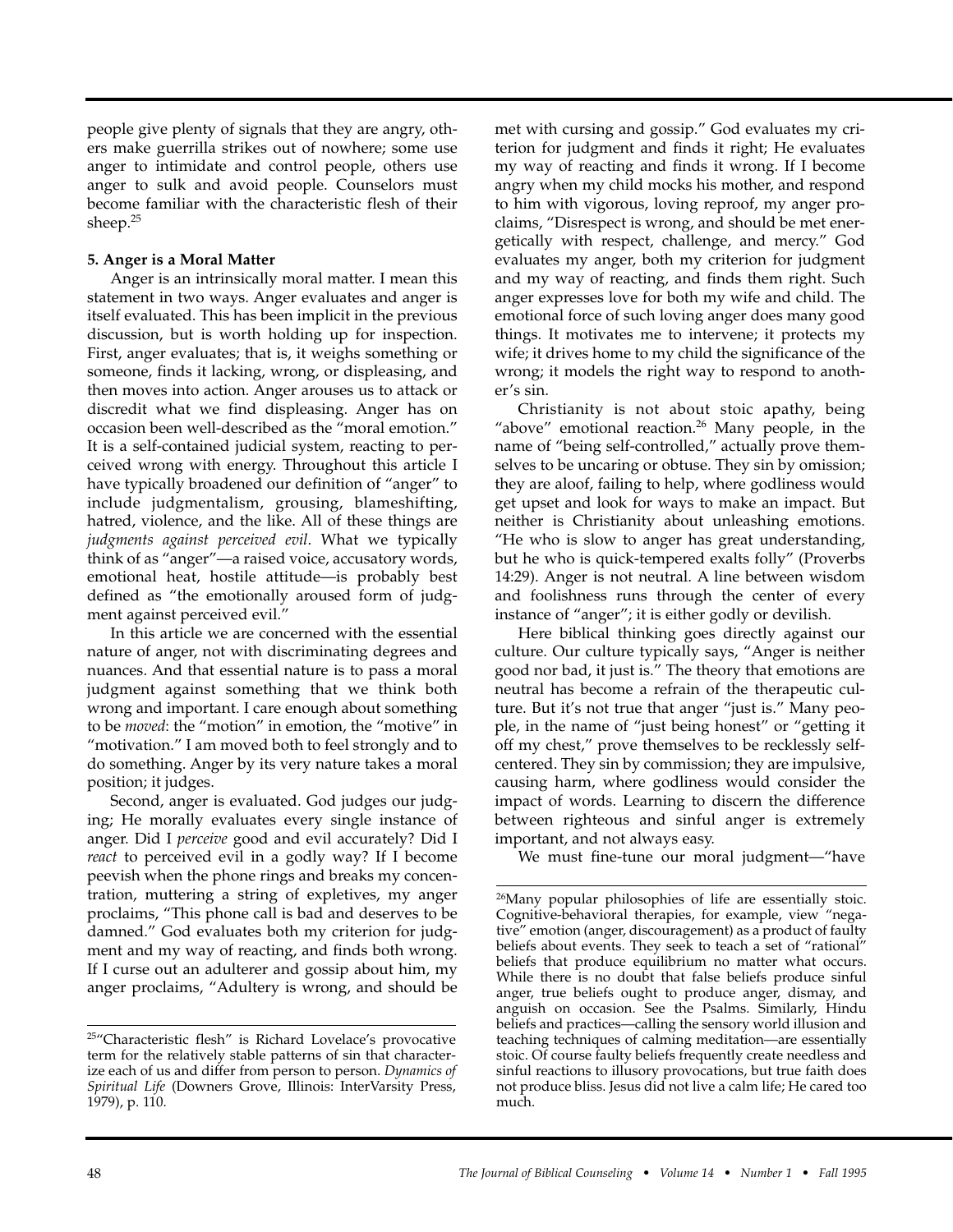our senses trained to discern good and evil" (Hebrews 5:14)—to tell the difference between righteous and sinful anger. God and the devil are both angry all the time; on whose side is your anger? Scripture gives many criteria by which God trains us to discern. We will consider seven.

### *Test #1: Do you get angry about the right things?*

Anger addresses *perceived* wrong. Did you perceive rightly? This is the first great divide. A person may become angry at things he has no business being angry about. People generate their own set of expectations, their own "laws," their own criteria of good and bad, and react angrily when these "laws" are broken. Jonah is the classic case; twice he burned with anger, and twice God challenged him, "Do you have good reason to be angry?" (Jonah 4). He had perceived God's compassion on people and the withering of a shade plant as serious wrongs. Much sinful anger arises from similar misperceptions. For example, I may expect to eat roast beef for dinner. When I sit down to dinner, macaroni and cheese is served. If I grouse irritably, is my anger neutral? No, it's sinful, because I have perceived as bad something that is good and meant to be received with thanks. Much anger arises from perceptions distorted by the beliefs, cravings, and expectations that substitute for God's rule in our hearts.

A friend once came up to me after church and said, "I want to ask your forgiveness for something. I've been angry at you for eight months, and have just held it in trying to forgive you. But God has convicted me, and I want to get things solved between us." I was grateful that she wanted to get things straight and that she'd had the courage and humility to raise a problem. But as she tried to describe an incident in the hallway at church where I had ignored and snubbed her, she lost me. What was she talking about? I couldn't remember ever doing anything against her. Finally we pieced it together. During the worship service one morning I had started to feel nauseous. While heading for the men's room I had passed her in the hall with the barest acknowledgment, no hello or conversation, and an unhappy look on my face. She had interpreted all this as directed at her. Eight months of anger resulted from perceiving evil where evil was not present. Her desire for acceptance had ruled. Or perhaps it would be better to say, her craving for acceptance had conflicted with the desires of the Spirit in her. To be seemingly ignored and frowned at by a presumed friend is no fun. Where God rules, hurt and anger will move us to resolve things in a godly way, checking out our perceptions. This in fact she finally did, to the praise of His grace, and we were heartily reconciled.

But where false beliefs and cravings rule, our perceptions stay twisted; we get stuck in hurt and anger. To a degree this had happened, delaying reconciliation by many months. Anger *always* reflect a person's moral standards, his definitions of good and bad, right and wrong. Check them out!<sup>27</sup>

You may very well be angry at something you *should* hate. You may accurately perceive a wrong. The wrong may be against you: harshness from your spouse or parent, disrespect from your child, lying by an employee, fraud by a salesman, rape by a relative. You may observe evil done publicly or to another individual: child molestation, verbal cruelty, homosexualist and abortionist propaganda, lies and manipulation by a televangelist, wartime atrocities. Anger is the appropriate Christian response. You would be a stone, a sentimentalist, or a stoic if you didn't feel some degree of anger. But at this point we face another divide.

#### *Test #2: Do you express anger in the right way?*

It's possible to see the wrong in another's life accurately, and yet to express anger in a sinful way. Jesus'

It is more accurate to say that her self-punishing anger expresses "distorted guilt." Her guilty feelings are the product of a false law. She is truly guilty of serving that false standard and of standing (or, in this case, falling) by "works" under that false law. Her standards of judgment are distorted, and her *modus operandi* is Christless. The truth of God—both law and mercy—can renew her mind. Just as the notion of false guilt is inadequate, so it is inadequate simply to give her a quasi-gospel that says Jesus accepts her. Jesus doesn't just accept her as she is, because He stands against her real sins. But because her guilt is distorted by false criteria, it is also inadequate simply to say that Jesus forgives her without doing spade work that defines her real need accurately. Jesus doesn't forgive her for not having a picture-perfect house. That is not a sin. He will forgive her for worshiping her own (and her culture's) false standard, and He will help her live grateful for grace, rather than fruitlessly trying to prove herself. When she understands her real sin, then real grace makes wonderful sense.

<sup>&</sup>lt;sup>27</sup>A similar dynamic frequently operates in the anger at self that our culture calls "low self-esteem." For example, a mother of preschoolers may be depressed, judging herself a failure for not having a house that looks like it dropped from the pages of *House Beautiful*. Christians often mishandle this in one of two ways. First, many call her self-directed anger and disappointment "false guilt," and say she hasn't done anything wrong. They then add a quasi-gospel, such as "Jesus accepts you just as you are, so relax and accept yourself." This often-repeated formula may sound plausible, but is untrue. Second, others take her guilt at face value, and give her the real gospel, "Jesus forgives the guilt of your sin and helps you change." But that misfires, too, because the problem has not been adequately defined. The mercy and aid Jesus gives is not intended to forgive normal clutter and enable supernormal tidiness.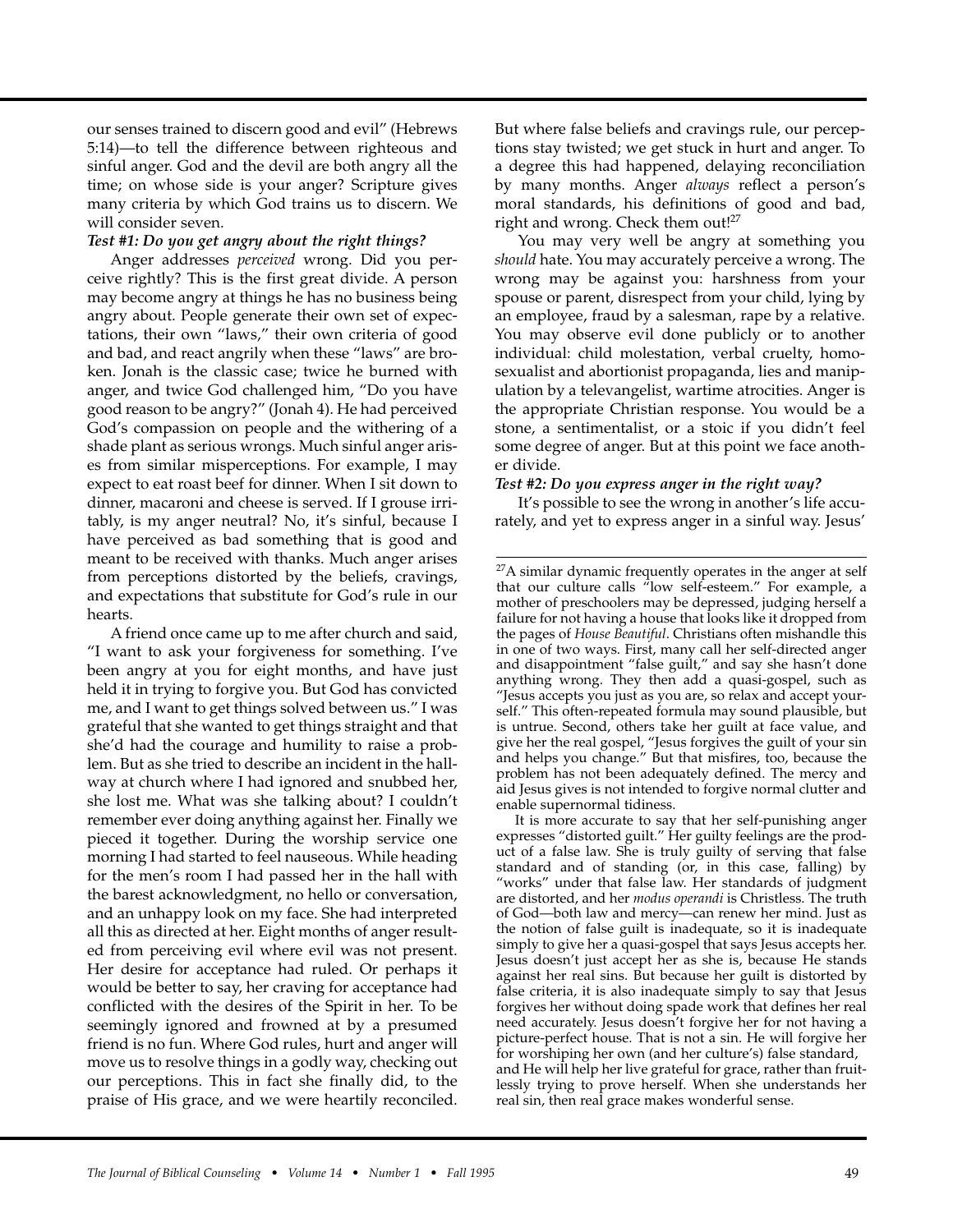parable about "the log and the speck" turns on this issue.28 Righteously aroused anger (passing Test #1) is often the hardest to get a grip on at this point. The thing that happened "out there" seems so wrong that I go blind to the wrong that is "in here." The sins of self-righteousness are notably self-deceiving.

The clearest gauge of whether anger is right or wrong in its expression is whether it acts to condemn or to offer help. We are called to put our faith in the fact that "Vengeance is mine, says the Lord, I will repay" (Romans 12:19). Our anger is not meant to be punitive, to get even. It is meant to do good first, and obviously, to the victims or potential victims of evil. And it is meant to do good second, sometimes not so obviously, to the perpetrators of evil. Anger motivates us to intervene to stop wrong, to protect the weak, to challenge tyrants (some of whom may sit before us in counseling offices), to reprove, to warn the unruly, to alert people to danger. But the dynamic of grace-giving and peacemaking must finally permeate our anger. Otherwise we are guilty of merciless judgment, of swiping at specks with boards lodged in our eyes.

Ephesians 4:29 is always true: "Let NO unwholesome word come out of your mouth, but ONLY such a word as is good for edification, according to the need of the moment, that it may give grace to those who hear." The perception of wrongdoing and the energies of anger do not entitle setting aside an injunction specifically written to *help* people dealing with displeasure at each other's wrongdoings!<sup>29</sup> Even when (especially when!) dealing with gross sin or heresy, 2 Timothy 2:24-25 always applies: "The Lord's bond-servant must not be quarrelsome, but be kind to all, able to teach, patient when wronged, with gentleness correcting those in opposition."

Jesus addressed His fiercest diatribe against the religious leaders in Jerusalem (Matthew 23). Anger gave His words focus, a sharp point, a cumulative impact. But He was not destroying people; He was helping. Jesus spoke to rescue those whom the leaders misled into legalistic self-righteousness and unbelief in the Christ who stood among them. And Jesus spoke to appeal to those leaders, warning them that they faced wrath, "Woe to you." Even in this extreme instance of anger, Jesus did not inflict punishment. He was not being quarrelsome, unkind, false, impatient, fractious. When He bled on the cross, many leaders— Nicodemus, Joseph of Arimathea, Paul the apostle, and others—were included in His intercession,

"Father, forgive them," and came under the blood of the Lamb who loved them.

There is a good reason why the limited punitive function God gives to man—the "sword"—is held in trust by the state for the general well-being. When the "king," the office of the magistrate, punishes fairly, justice results. The greater the wrong, the more neces-

# *God and the devil are both angry all the time; on whose side is your anger?*

sary punishment becomes and the *less* individual anger should play a part. When individual anger aims for punishment, vigilante justice results, injustice follows, and God is displeased. Let this question search you. Assuming your anger is appropriately aroused, are you expressing it constructively, to the glory of God? Or is your anger full of the peevishness, selfrighteousness, and punitiveness of sinful anger?

I can think of one dramatic occasion when my anger was both intense and—as far as I know myself—simply righteous. This incident happened when I was a brand new Christian working in a mental hospital. One of the patients was a brooding hulk of a man, 6' 4", 260 pounds, with a history of violence. "John" waited until all the staff had gone off to lunch except me (hardly the Incredible Hulk) and a nurse who went about 4'10" and 95 pounds. He chose that time to go on a rampage. I heard the noise of furniture being broken up in the day room. As I came out of the nurse's station, I beheld John trotting down the hall on a crash course with me, holding a huge television set over his head.

I became angry. Intensely angry. Maybe it was crazy to be angry and not afraid, but anger was what I was aware of. I don't know where the booming voice came from, but suddenly I heard myself saying, "JOHN, PUT THAT DOWN AND GO TO YOUR ROOM!" My words were intense and forceful. I was dealing with wrong, and my response had energy in it, it had command, it had authority. The righteous anger produced amazing effects. John stopped in his tracks, put down the TV set, and meekly trotted down the hall to his room.

The next moment, still breathing heavily, I thought to myself, "Where did *that* come from? Thank you, God." Once I calmed my heartbeat, I followed John down the hall to talk to him. We had a good talk. I didn't nag him or moralize at him. He, in fact, proved

<sup>28</sup>Matthew 7:1-5 and Luke 6:39-45.

 $29$ This is the emphasis both in the immediate context (4:25-5:2) and the larger context (from the beginning of chapter 4).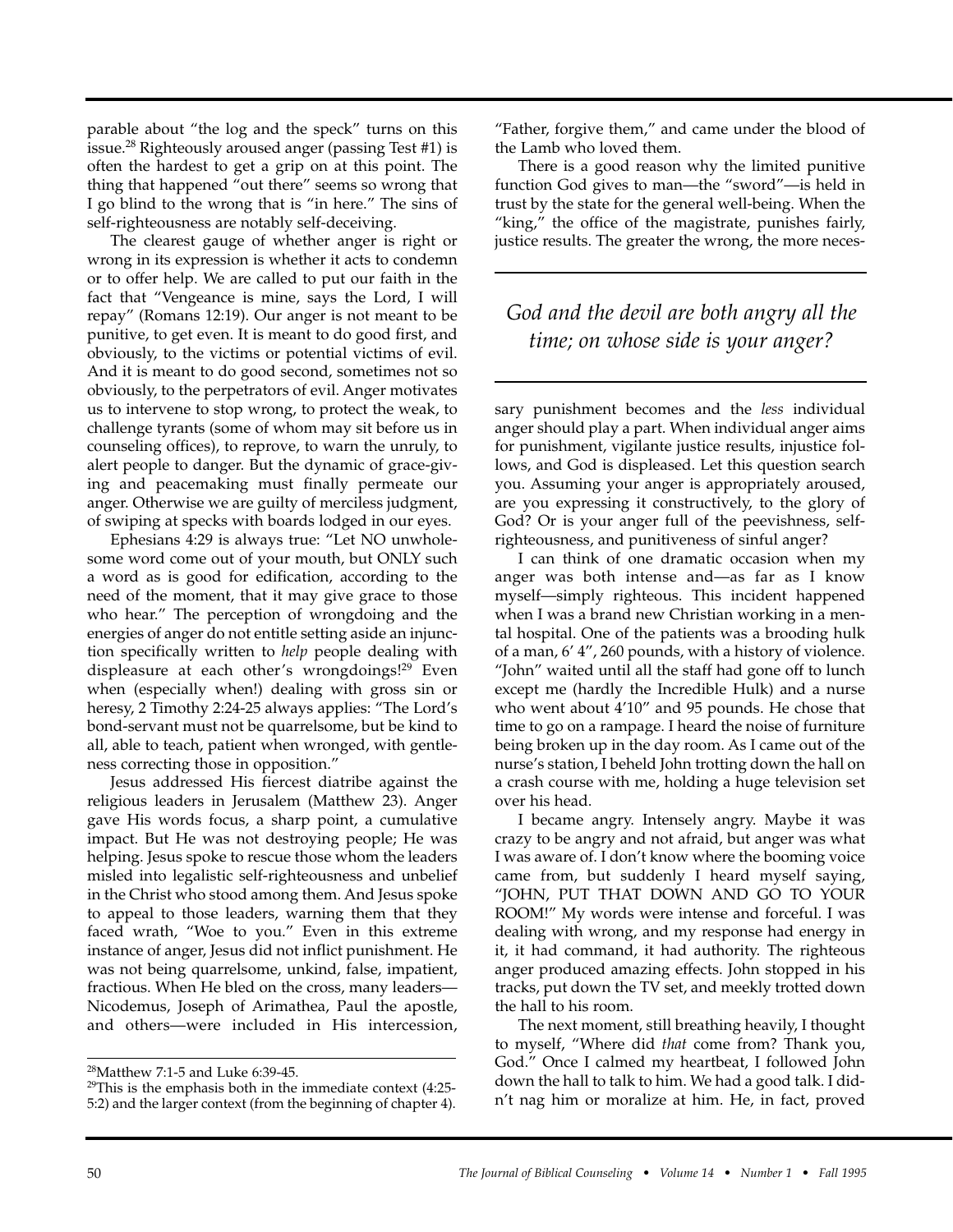remorseful. As I've thought about that incident subsequently, the nature of righteous anger has come clearer. I didn't hate John. In fact it would be fairest to say I loved him, though I obviously "felt" no warm affection for him at the moment. I did him true good, even though I burned against his wrong. I wasn't out to get him. I didn't hold a grudge against him. My words weren't vindictive. Aggressive as they were, they aimed to solve the problem, to make peace. I didn't demean John. I wasn't holier-than-thou. No residue of bitterness remained. In fact, our relationship was strengthened. The anger was not inappropriate. It was appropriately aroused, based on accurate perception. It was appropriately expressed, intended to bring about the well-being of humans and the glory of God.

God doesn't often deal us heroic moments. But in the unheroic moments the same issues face us in a lower key. The stubborn teen? The sullen husband? The coworker running off at the mouth? The traffic jam? The committee veering off in a fruitless direction? The interruptions that never happen at the right time? "Something *wrong* is happening. How will I love? Will I return evil for evil or will my words be constructive? Whether forceful or mild, will my response give grace to those who hear?"

### *Test #3: How long does your anger last?*

How else can you tell if anger is godly? One gauge is its duration. When anger lasts a day, a week, a decade, a lifetime, something has gone wrong. When anger settles into bitterness and hostility, the devil wins the game. We become like our oppressors, returning evil for evil. Ephesians states the principle memorably: "Don't let the sun go down on your anger" (4:26). To do so is to sin, as the first half of the verse bluntly informs us.

Anger can be clean and right. But God means grace to triumph in those whom He is remaking in His image. It doesn't mean we won't hate evil. It does mean we take seriously the daily prayer that states our need: "Forgive us our trespasses as we forgive those who trespass against us." Do you get over your anger? Or does it fester? Do your attitudes towards people become poisoned with malice, disdain, condemnation? Where you keep short accounts on your own sins—including the manifold sins of anger mercy will continually flow into your own life, making you merciful to others.

# *Test #4: How controlled is your anger?*

Godly anger is emotion controlled by a purpose imposed on us by the Lord God. It is consistent with those fruits of the Spirit termed self-control, gentleness, and patience. Ungodly anger is emotion controlled by the impulses of our own hearts, and runs out of control, harsh, easily provoked. Jay Adams put it well: "Anger is the emotion that has been given by God to attack problems…. The energies of anger [must be] productively released under control toward a problem. [Anger] must be directed toward destroying the problem, not toward destroying the person…. Anger, like a good horse, must be bridled."30 Is your anger controlled by a godly agenda, by confidence in God's sovereignty, by submission to His purposes? Or is it out of God's control, unpredictable, vigilante, either abusive or brooding? Is your anger grace-giving or judgmental?

God's purposes through us are to give grace. Is your anger laced with mercy? You will be provoked. You can't avoid it: "Stumbling blocks are sure to come" (Luke 17:1). When your child mocks or defies you as a parent, you don't simply observe in a detached way, "Oh, that's interesting. Now, I believe I'm hearing and seeing something that perhaps fits the category of 'sin'. Why, yes indeed, as I think about it, that pattern of words seems inconsistent with obedient respect. Hmm, I wonder how I ought to handle it?" Oh no! You are made to react emotionally. A child is not supposed to mock his parents! The offense *right-* $$ Now, that anger easily becomes sinful, but it needn't. It can be bridled: "Let's deal with this." The anger provides energy to name clearly what was wrong, to discipline the child, to talk with him, comfort him, and give love to him. Anger is sinful and destructive if punitive, righteous and loving if disciplinary.

Does such self-control mean that your anger will not be as intense? This is a difficult question because the Bible does not make intensity a criterion. Cool disdain or mild disgust can express profoundly evil forms of "judgments against perceived evil." Genocide—literal or attitudinal—can occur without much emotion, rather like exterminating vermin or taking out the garbage. Such intense forms of hatred may be devoid of emotional heat, but are deeply evil. The aloofness of such "superior beings" simply dismisses those displeasing persons or points of view that fail

<sup>30</sup>Jay Adams, *What Do You Do When Anger Gets the Upper Hand?*, Phillipsburg, New Jersey: Presbyterian & Reformed, 1975.

<sup>&</sup>lt;sup>31</sup>Some parents, of course, have "buttons" that get pushed by things that aren't sin. They get angry over things that aren't wrong, or over minor infractions of family rules and customs. Their buttons are sinful. See Test #1. Some parents "go ballistic" when either their sinful buttons or the legitimate buttons are pushed. See Test #2. Some buttons were left 98% pushed in from something that happened last week, so parental anger is on a hair-trigger. See Test #3.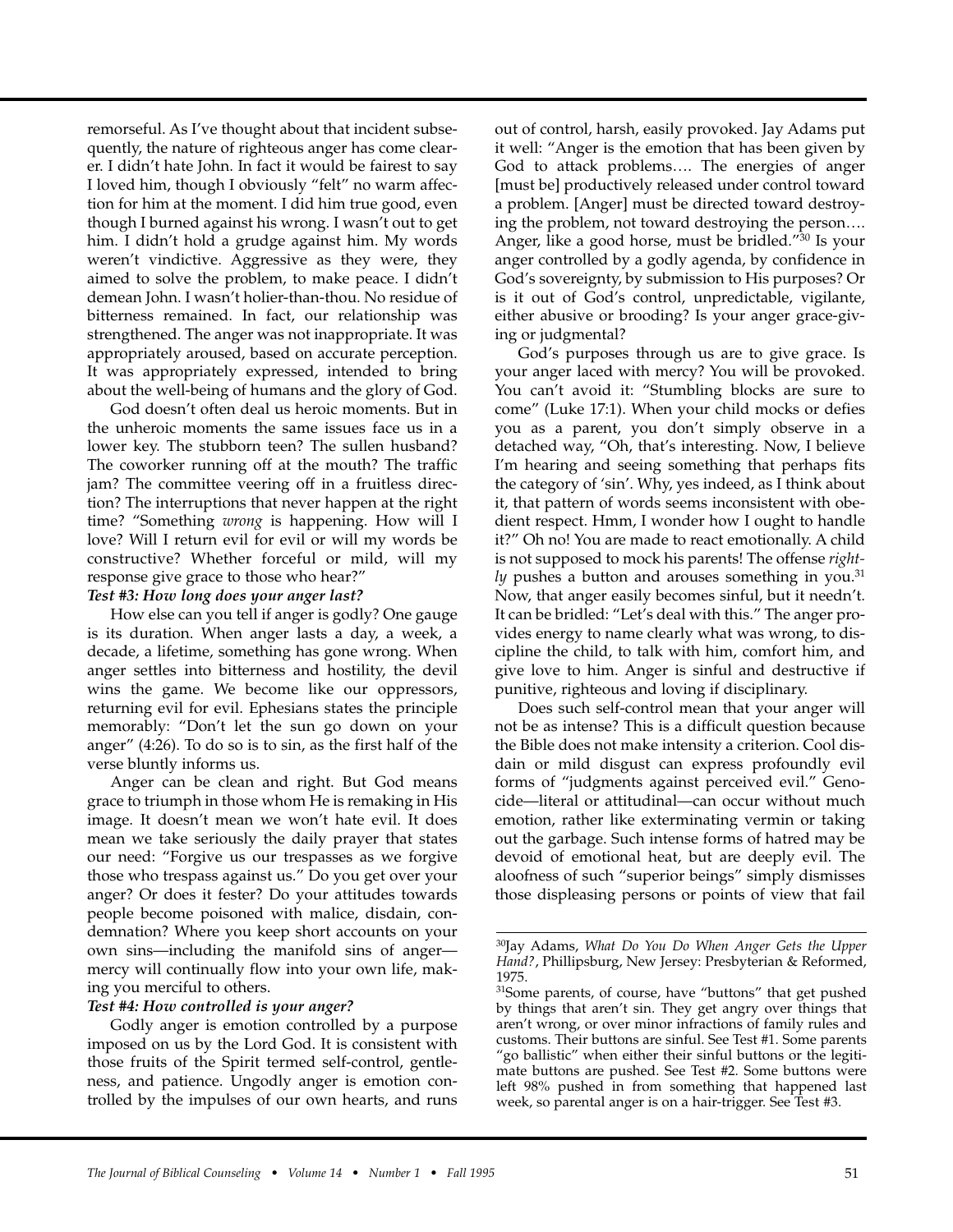their test of significant existence. In contrast, Jesus was "consumed" with anger when He drove the moneychangers out of His temple (John 2:17). Both then, and when condemning the Pharisees, Jesus seems to register up at about 10 on the Richter scale of emotional force. Yet His anger was always mastered by His devotion to God's glory and the well-being of the people of God, just as it will be on the day when the "wrath of the Lamb" is revealed (Revelation 6:16f).

# *The sinfulness or godliness of anger arises from the motive.*

Perhaps it is fair to say that *much* of the intensity of anger will be greatly diminished when it is controlled by the Spirit, because so much anger is reckless, vengeful, and misguided. Merciful, patient, wise people simply don't explode, while fools give full vent to their wrath (Proverbs 29:11). The wise maintain a humble self-suspicion regarding the validity of their anger: does it pass God's tests? Similarly, *many* of the occasions of anger will disappear, because we won't be aroused by the many things that trigger irritable anger. But all that said, there will always be some occasions for anger, and some of those occasions may call for strong feelings.

# *Test #5: What motivates your anger?*

The sinfulness or godliness of anger arises from the motive. People motivated by desire for God's glory, for personal conformity to Jesus' model and will, and for the well-being of others will be angry in one way. People motivated by the "desires of body and mind" (Ephesians 2:3), by pride and false beliefs, will be angry in a different way. The simplest question to ask about what underlies anger is, "What do I really want?" If you are honest, with God's help, you can recognize if you really crave to get even, or to hurt someone, or not to be inconvenienced, or to prove someone wrong, or to score points, or to be recognized and appreciated, or to humiliate, or to win, or to get your way. You are ruled by what the Bible terms "self." And, with God's help, you can also recognize if you really want the Lord of life to be honored in word, deed, attitude, and intention. The counsel of brothers and sisters can help us sort things through when we are blind to something and can't figure it out. Counsel can help us when we deceive ourselves about our motives, dressing up something unsavory as though it were God's will.

One of the delightful things about counseling angry people—and sorting out your own anger—is that the link between root and fruit is so accessible. For instance, how would you respond if, after you asked a reasonable question, I derided your question as stupid, slapped you across the face, and called you a dirty name? You would feel pain, shock, dismay, humiliation, anger, perhaps fear. Where would it go? Glory be to God if the sense of being wronged motivated you to confront me frankly, with a gentle spirit, intent on checking my folly and bringing me to my senses, confident that first I needed the grace of God and then your specific forgiveness. There is every likelihood that you were motivated by Christ Jesus above all else. If instead you grew bitter and brooded on schemes for revenge, there is every likelihood that you hunger and thirst for justice and respect more than for righteousness. What if you "struggled with" temptation to the latter response? Glory be to God if you struggled your way from the second response *towards* the first. God is honored and gives grace in the struggle towards righteousness just as in the accomplishment of righteousness.

# *#6: Is your anger "primed and ready" to respond to another person's habitual sins?*

Our brothers and sisters (let alone our enemies!) often repeat their sins over and over. Jesus spoke of "seventy times seven" and "seven times a day."32 Is your anger reaction equally repetitive? Repeated arguments—in which the verbal volleys follow the same scripted pattern time after time—reveal that something is wrong with your anger.

When issues get dealt with daily, my anger isn't waiting to happen. The pump is not primed to react. A wrong done today does not lead me to drag out your criminal record of former transgressions. I won't say, "How many times have I told you….If I've told you once I've told you a thousand times….You always….You never….Here we go again….I can't believe that you did it again." Godly anger is part of grace and peacemaking. Grace breaks the cycle of provocation-and-reaction so characteristic of life in a sinful world. Sins, including sinful anger, are usually repetitive. But godly anger starts fresh, because it keeps no record of wrongs. It keeps looking for how God is at work in the other person and in the situation, just as He is at work in me.

# *#7: What is the effect of your anger?*

A final way to distinguish righteous anger from sinful anger is by the effects. Sinful anger creates more problems. It complicates matters. It hurts people, puts

<sup>32</sup>Matthew 18:22 and Luke 17:4.